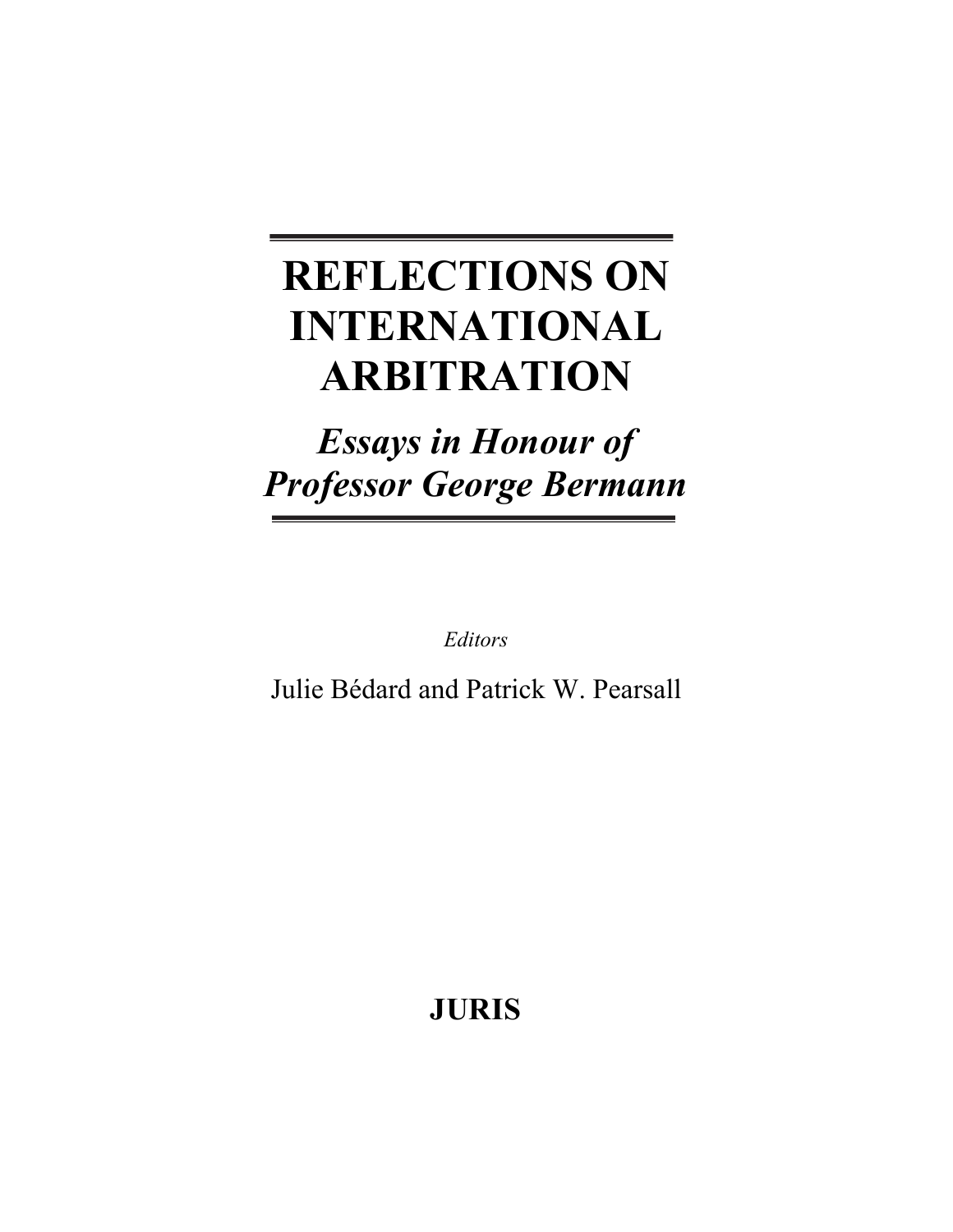#### **Questions About This Publication**

For assistance with shipments, billing or other customer service matters, please email us at: subscriptions@arbitrationlaw.com

For editorial assistance, please email us at: editorial@jurispub.com

To obtain a copy of this book, please visit: www.arbitrationlaw.com/allbooks/

To learn more about Juris ArbitrationLaw, please visit: www.arbitrationlaw.com

> Copyright 2022 JurisNet, LLC

All Rights Reserved

Printed in the United States of America ISBN 978-1-944825-57-7

> Juris Publishing, Inc. www.arbitrationlaw.com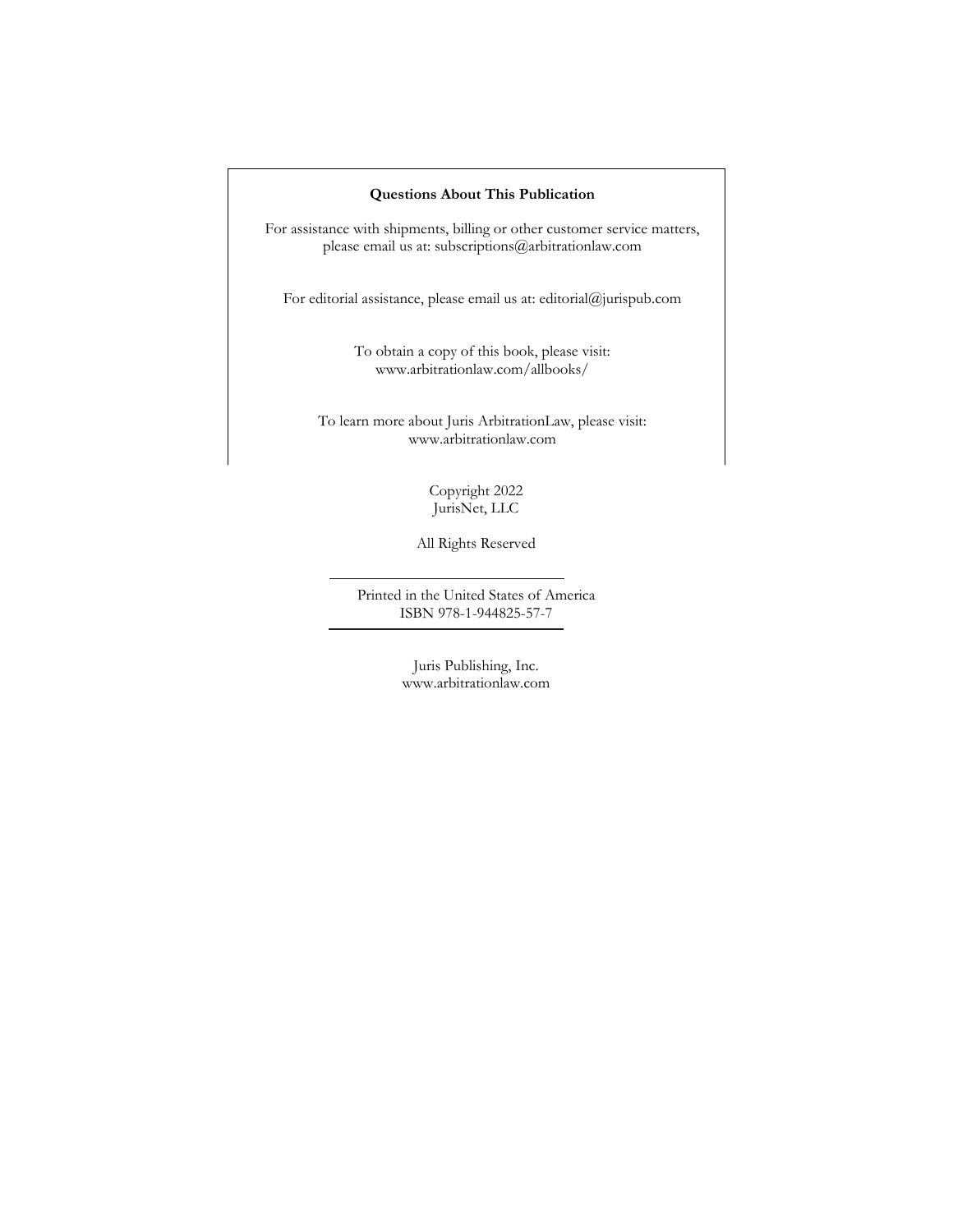# **TABLE OF CONTENTS**

|                                                                                                                                 | <b>X111</b>                     |
|---------------------------------------------------------------------------------------------------------------------------------|---------------------------------|
|                                                                                                                                 | $\overline{X}$                  |
|                                                                                                                                 | $\overline{\text{XX1}}$         |
|                                                                                                                                 | $\overline{\text{h}}\textbf{x}$ |
| A. Impact of Professor Bermann on the Legal Profession                                                                          |                                 |
| Chapter 1<br>Professor Bermann: A Gateway to International                                                                      | 3                               |
| Chapter 2<br>The Enrichment of International Arbitration by Comparative<br>Law: George Bermann as a Model Richard Kreindler     | 13                              |
| Chapter 3<br>An Appreciation of George A. Bermann  Richard L. Mattiaccio                                                        | 21                              |
| Chapter 4<br>Professor Bermann's "Who Decides" Bombshell: Bold,<br>Brave, and Beautiful Joseph R. Profaizer and Dominique Borde | 27                              |
| Chapter 5<br>George Bermann and the American Law Institute Restatement<br>of the U.S. Law of International Commercial           | 49                              |
| Chapter 6<br>George Bermann's Imaginary Answers to the Proust                                                                   | 55                              |
| Chapter 7<br>How We Started and a Brief Note on Arbitrability  Robert B. Davidson                                               | 59                              |
| Chapter 8<br>George Bermann, Esq., the Advocate: Applying the<br>United States' "Gatekeeping" Principles in Commercial          | 71                              |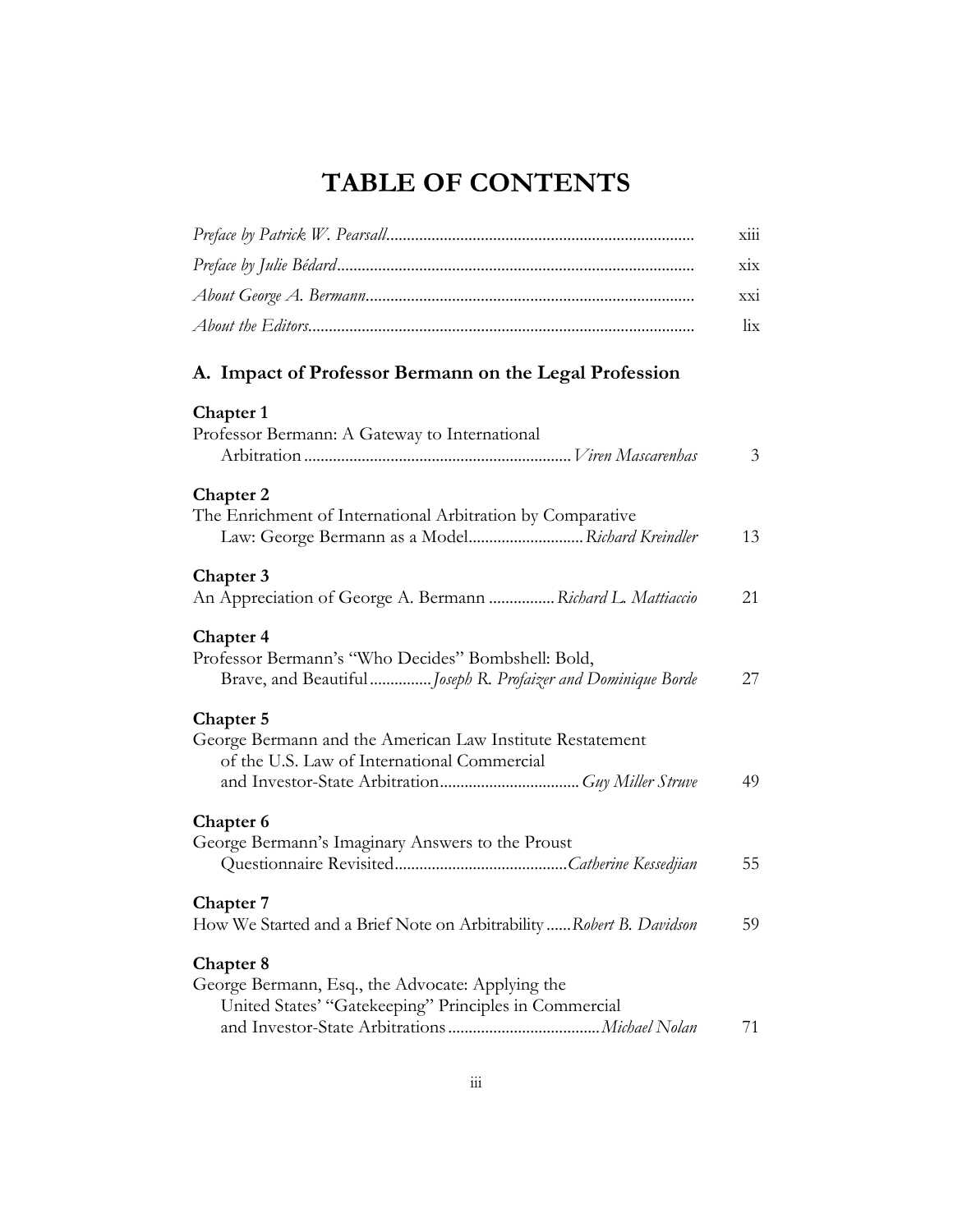### iv TABLE OF CONTENTS

| Chapter 9                                                                                                                               | 81  |
|-----------------------------------------------------------------------------------------------------------------------------------------|-----|
| Chapter 10<br>A French Language International Arbitration Course                                                                        | 95  |
| <b>Chapter 11</b><br>Professor George Bermann - A Pillar of the Community<br>and Guiding Force Behind the RestatementClaudia Salomon    | 101 |
| <b>Chapter 12</b><br>George Bermann, the Scholar and the Friend  Yas Banifatemi                                                         | 107 |
| <b>Chapter 13</b><br>ALI Restatement Stephanie Middleton and Ricky Revesz                                                               | 111 |
| <b>Chapter 14</b><br>Liber Amicorum George Bermann - Diversity in<br>International Arbitration Gabrielle Kaufmann-Kohler                | 113 |
| <b>B.</b> Current Issues in the Practice of Arbitration                                                                                 |     |
| <b>Chapter 15</b>                                                                                                                       | 123 |
| <b>Chapter 16</b><br>The Attorney-Client Privilege in International Arbitrations<br>Daniel Schimmel, Shrutih Tewarie, and Chris Modlish | 133 |
| <b>Chapter 17</b><br>Consent Awards: The Intersection of Party<br>Autonomy and Arbitrator Discretion Patricia Shaughnessy               | 147 |
| <b>Chapter 18</b><br>Unconscious Impediments to Settlement and                                                                          | 167 |
| <b>Chapter 19</b><br>The Anatomy of an International Arbitration Lawyer  Rahim Moloo                                                    | 177 |
| <b>Chapter 20</b><br>Expert or Advocate? How to Present Foreign Law  John M. Townsend                                                   | 189 |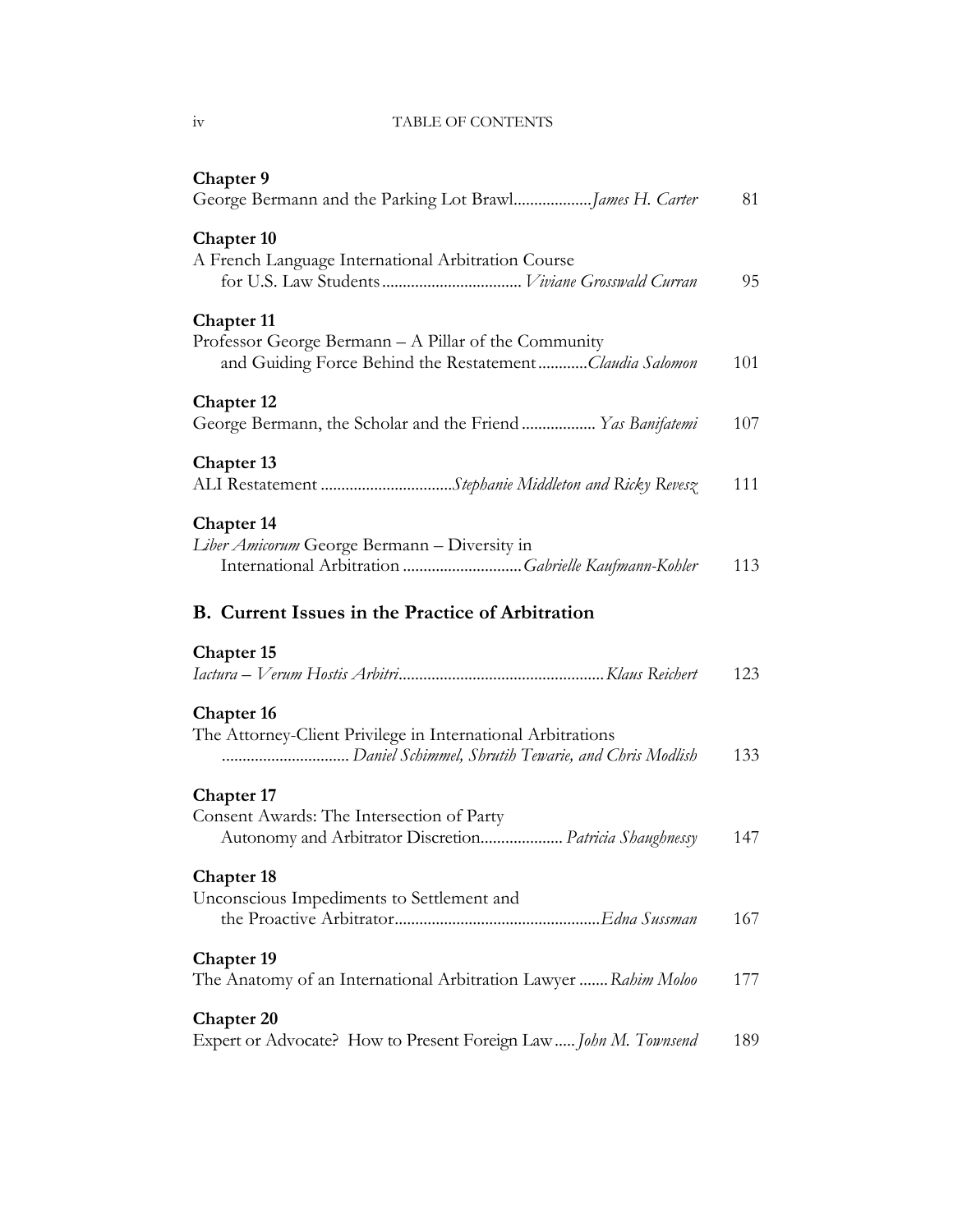| <b>TABLE OF CONTENTS</b> |  |
|--------------------------|--|
|--------------------------|--|

| <b>Chapter 21</b>                                                                                                                                                                              |     |
|------------------------------------------------------------------------------------------------------------------------------------------------------------------------------------------------|-----|
| Ethics Responsibilities of Arbitral Institutions:<br>Unenumerated and Immune in Any Event Mark Kantor                                                                                          | 197 |
| <b>Chapter 22</b>                                                                                                                                                                              |     |
| Reports of the Death of Physical Hearings                                                                                                                                                      |     |
|                                                                                                                                                                                                | 213 |
| <b>Chapter 23</b>                                                                                                                                                                              |     |
|                                                                                                                                                                                                | 221 |
| <b>Chapter 24</b><br>"The Parties Shall First Refer the Dispute to Proceedings<br>under the ICC Mediation Rules" - A Holistic Rethinking<br>of the Mediation/Arbitration Tradeoff in an Era of | 249 |
| <b>Chapter 25</b>                                                                                                                                                                              |     |
| Twenty-First Century Arbitration:                                                                                                                                                              |     |
|                                                                                                                                                                                                | 275 |
| <b>Chapter 26</b><br>In International Arbitration There Are No Tribes Jennifer Kirby                                                                                                           | 285 |
| <b>Chapter 27</b>                                                                                                                                                                              |     |
| Improvements to International Arbitration  Neil Kaplan                                                                                                                                         | 291 |
| <b>Chapter 28</b><br>Reconsidering the Role of Legal Experts as a Means to Greater Arbitral<br>Catherine Amirfar and Natalie L. Reid                                                           | 301 |
| <b>Chapter 29</b>                                                                                                                                                                              |     |
| Legal and Pragmatic Controls in                                                                                                                                                                | 307 |
| <b>Chapter 30</b><br>The Multiple Futures of International                                                                                                                                     |     |
|                                                                                                                                                                                                | 321 |
| <b>Chapter 31</b><br>Reflections on the Restatement                                                                                                                                            | 327 |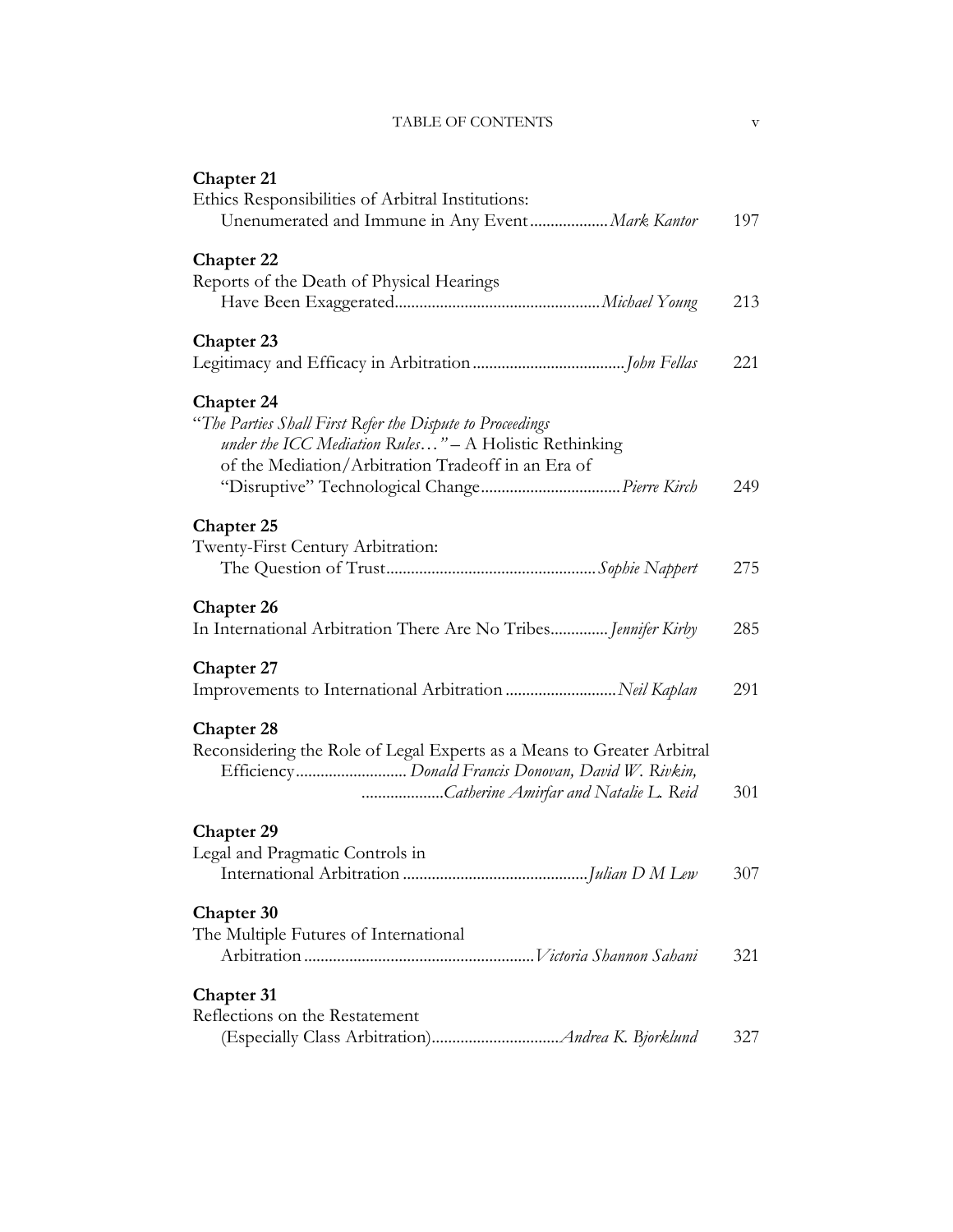# vi TABLE OF CONTENTS

| C. Current Issues in Transnational Litigation                                                                               |     |
|-----------------------------------------------------------------------------------------------------------------------------|-----|
| <b>Chapter 32</b><br>Mandatory Rules in International Business Litigation Bernard Audit                                     | 339 |
| <b>Chapter 33</b><br>The Use of Anti-Anti-Suit Injunctions in International                                                 | 353 |
| <b>Chapter</b> 34<br>George Bermann: A Scholar and a Friend  M. Margaret McKeown                                            | 369 |
| <b>Chapter 35</b><br>Transnational Arbitration as Private                                                                   | 379 |
| <b>Chapter</b> 36<br>Dispute Resolution in the Age of Crisis                                                                | 395 |
| <b>Chapter 37</b><br>The U.S. Foreign Sovereign Immunities Act of 1976:<br>International Commercial Disputes and Exceptions | 409 |
| D. Current Issues in Comparative Law and Legal Systems                                                                      |     |
| <b>Chapter 38</b><br>The Three Paradigm Shifts of International                                                             | 427 |
| <b>Chapter 39</b><br>The Art of Comparative Law Argument in                                                                 |     |
| <b>Chapter 40</b>                                                                                                           | 449 |
| <b>Chapter 41</b><br>American Arbitration IdiosyncrasiesChristopher R. Drahozal                                             | 459 |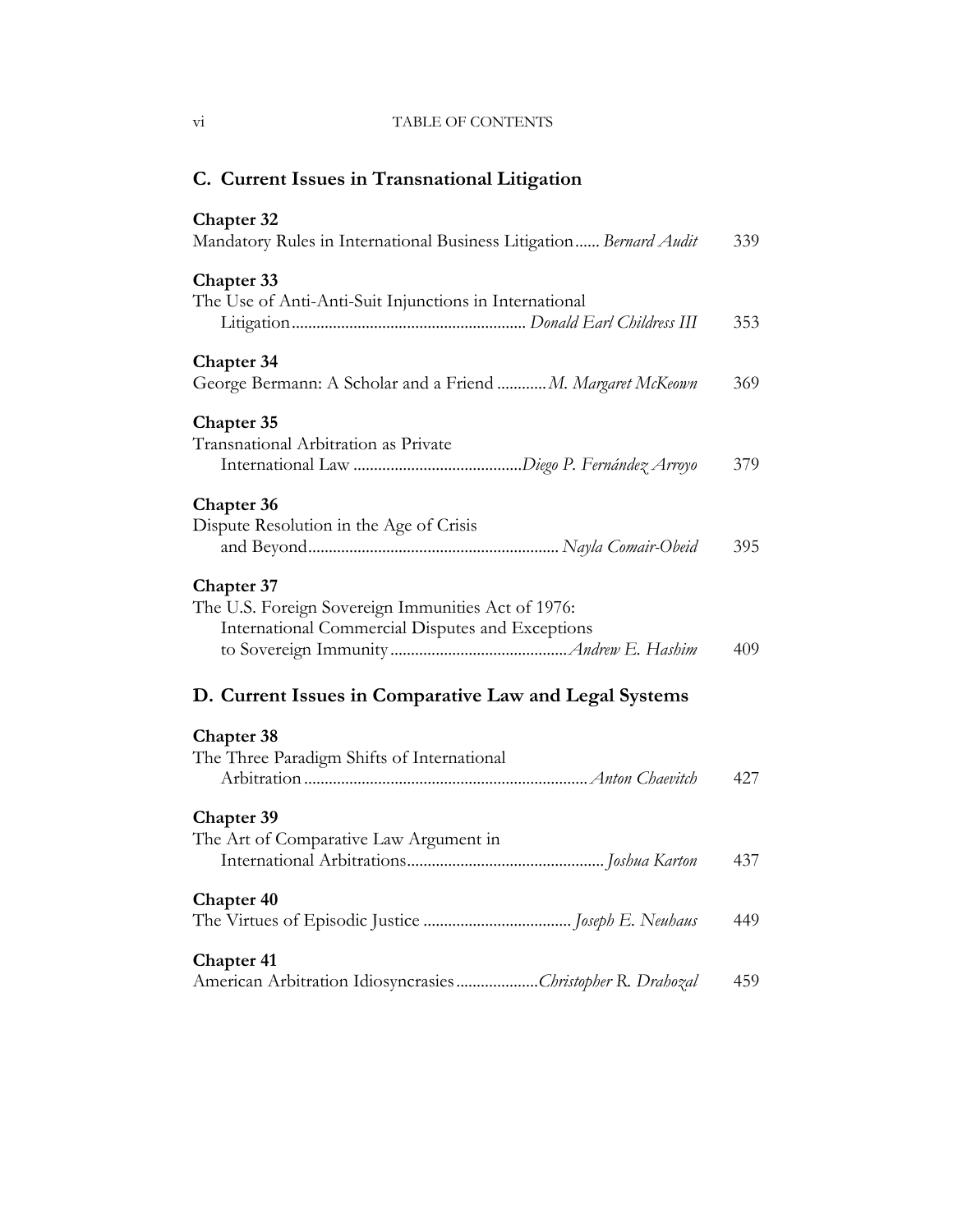# TABLE OF CONTENTS vii

| <b>Chapter 42</b>                                                    |     |
|----------------------------------------------------------------------|-----|
| All Roads Lead to Rome? Comparing the IBA Rules                      |     |
| and the Prague Rules on Evidence in International                    |     |
|                                                                      | 471 |
| <b>Chapter 43</b>                                                    |     |
| Shaping International Arbitral Decisions:                            |     |
|                                                                      | 489 |
| E. Current Issues in the Treatment of Arbitration in National Courts |     |
| <b>Chapter 44</b>                                                    |     |
|                                                                      | 497 |
|                                                                      |     |
| <b>Chapter 45</b>                                                    |     |
| Contractual Expansion of Judicial Review of Arbitral Awards:         |     |
| French and American PerspectivesLaurence Franc-Menget                | 519 |
|                                                                      |     |
| <b>Chapter 46</b>                                                    |     |
|                                                                      | 533 |
| <b>Chapter 47</b>                                                    |     |
| The New York Convention, the Doctrine of Self-Executing Treaties,    |     |
| and the Restatement of the Law of International Commercial and       |     |
|                                                                      | 551 |
|                                                                      |     |
| <b>Chapter 48</b>                                                    |     |
| Another Gateway Issue: The Law Applicable to the                     |     |
| Arbitration Agreement - the UK Supreme Court's                       |     |
| Landmark Decision in Enka v. Chubb Klaus Peter Berger                | 567 |
| <b>Chapter 49</b>                                                    |     |
|                                                                      | 577 |
|                                                                      |     |
| <b>Chapter 50</b>                                                    |     |
| Competence-competence and Asking the Right                           |     |
| Questions: A German View on Schein v. ArcherStefan Kröll             | 585 |
| Chapter 51                                                           |     |
|                                                                      | 601 |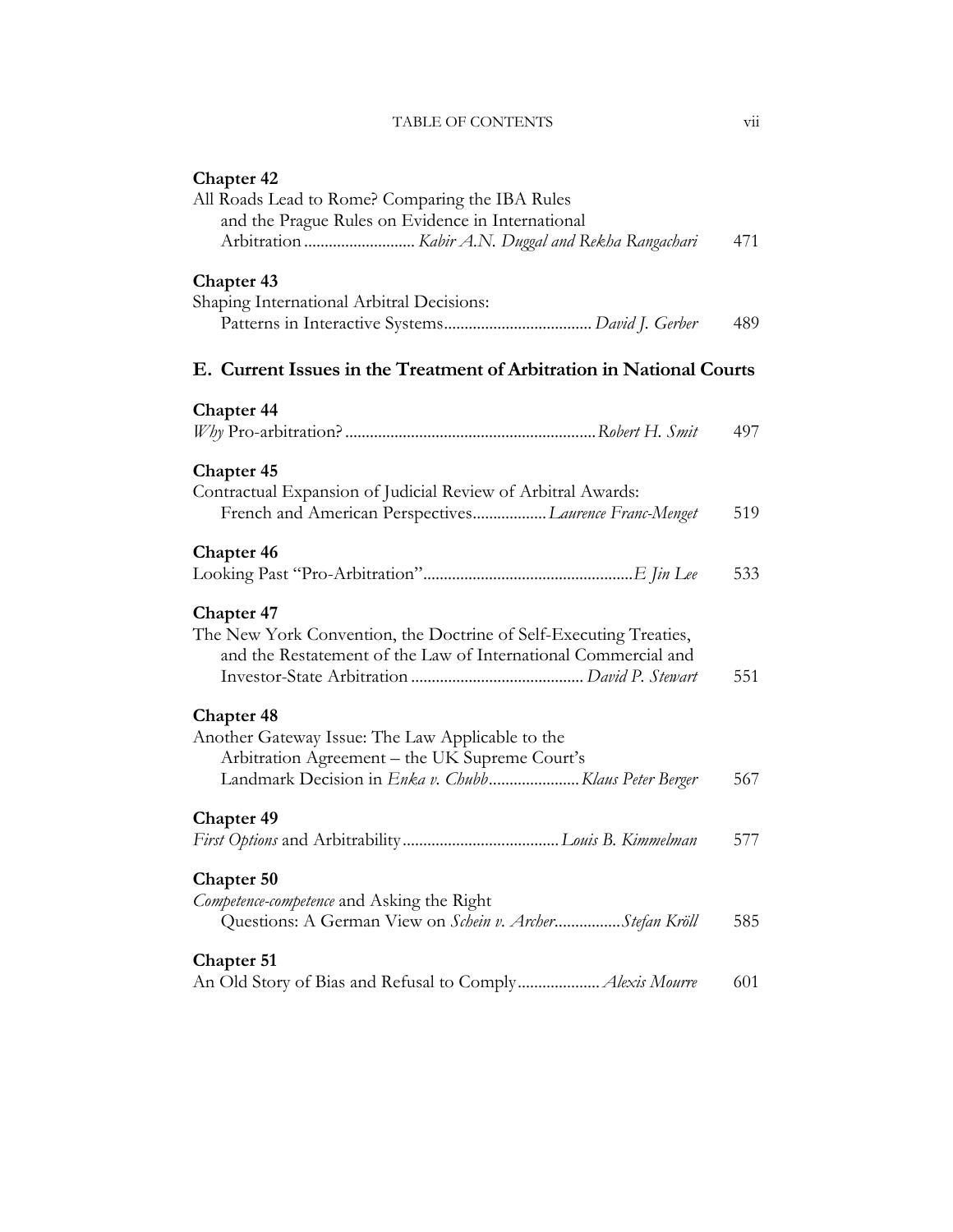#### TABLE OF CONTENTS

| <b>Chapter 52</b>                                                                                                                                          |     |
|------------------------------------------------------------------------------------------------------------------------------------------------------------|-----|
| The 2019 Judgments Convention: The Need for Comprehensive Federal<br>Implementing Legislation and a Look Back at the ALI Proposed                          |     |
|                                                                                                                                                            | 613 |
| <b>Chapter 53</b>                                                                                                                                          |     |
| Fish Out of Water? Foreign Recognition and Enforcement of                                                                                                  | 625 |
| <b>Chapter 54</b>                                                                                                                                          | 641 |
| <b>Chapter 55</b><br>Discretionary Suspension of an Award Subject to Foreign Enforcement<br>Proceedings by the Court of the Seat: The Emerging Position in | 653 |
| Chapter 56<br>Fixing the Bough to Preserve the Cradle: A Call for More Clarity and<br>Uniformity in Enforcement Courts' Review of Arbitral Tribunals'      | 671 |
| F. Current Issues in the Scope of the Arbitration Agreement                                                                                                |     |
| <b>Chapter 57</b>                                                                                                                                          |     |
| Of Implied Choices and Close Connections: Two Pervasive<br>Issues Concerning the Law Governing the Arbitration                                             |     |
|                                                                                                                                                            | 685 |
| <b>Chapter 58</b>                                                                                                                                          |     |
| Brief Remarks on the Applicability of the International<br>Uniform Substantive Law Conventions in International                                            |     |
|                                                                                                                                                            | 699 |
| <b>Chapter 59</b>                                                                                                                                          |     |
| To Defer or Not to Defer: A Dissent in Bayer Dow Thomas D. Halket                                                                                          | 709 |
| Chapter <sub>60</sub>                                                                                                                                      |     |
| The Issue of Non-Signatories: The Draft Restatement                                                                                                        |     |
| of the U.S. Law Compared to the Law and Jurisprudence                                                                                                      | 719 |

 $\rm viii$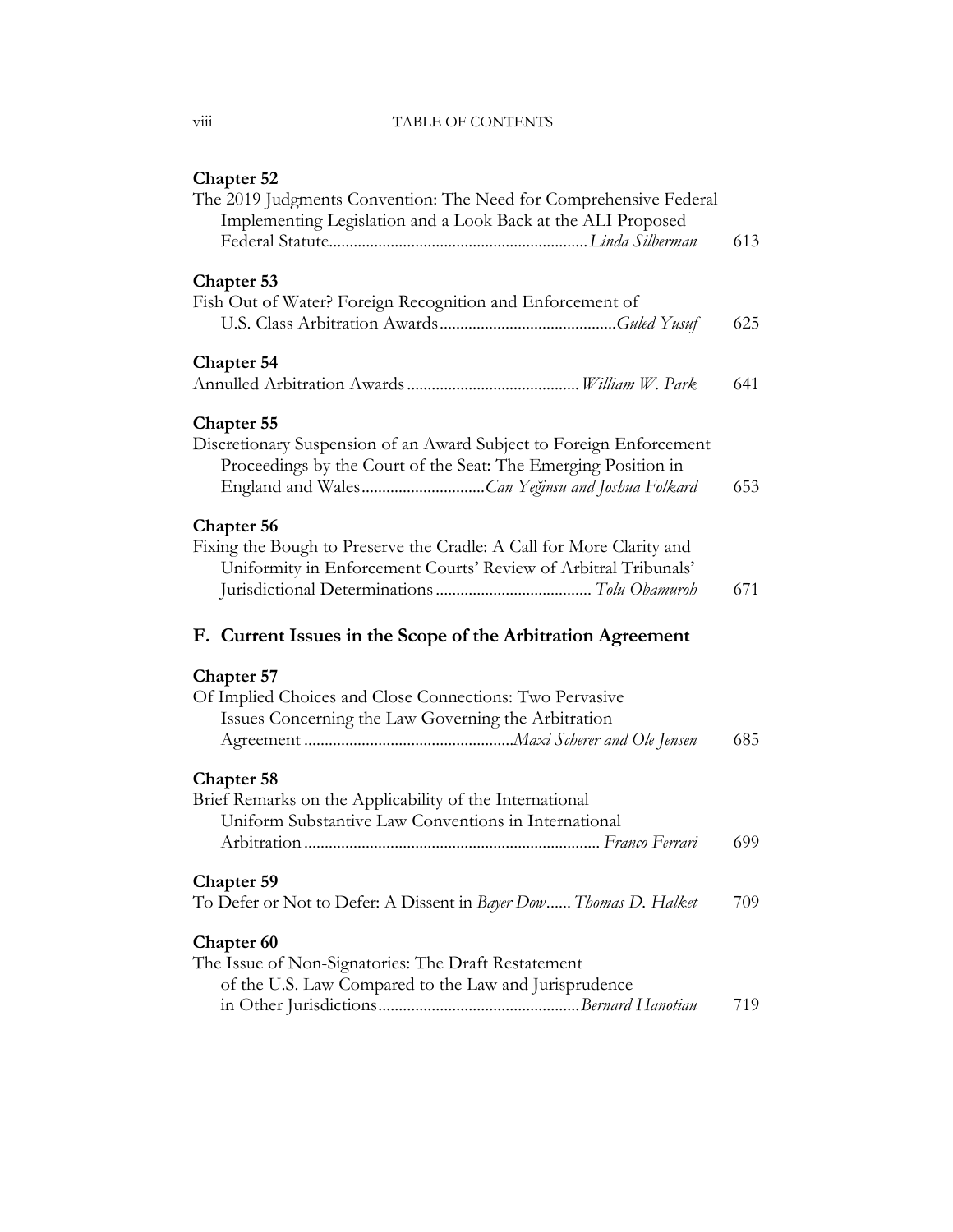#### TABLE OF CONTENTS ix

| Chapter 61                                                             |     |
|------------------------------------------------------------------------|-----|
| Intent, Consent, and Fairness: The Outer Boundaries                    |     |
| to Arbitration by Nonsignatories                                       |     |
| Carolyn B. Lamm, Eckhard Hellbeck and Hannelore Sklar                  | 731 |
| <b>Chapter 62</b>                                                      |     |
| Outokumpu and the Rights of "Non-Signatories"  Alan Scott Rau          | 739 |
| Chapter <sub>63</sub>                                                  |     |
| Arbitration Legitimacy and Party Autonomy Under The Restatement of the |     |
| Law, the U.S. Law of International Commercial and Investor-State       |     |
|                                                                        | 759 |
|                                                                        |     |
| G. Current Issues in Public International Law and Investor-State       |     |
| <b>Dispute Settlement</b>                                              |     |
| <b>Chapter 64</b>                                                      |     |
| Overcoming Fragmentation in International Law:                         |     |
| The Case of De Facto Employees under International                     |     |
|                                                                        | 775 |
| <b>Chapter 65</b>                                                      |     |
|                                                                        | 789 |
| Chapter 66                                                             |     |
| Black Tom and the U.S./Germany Mixed Claims                            |     |
|                                                                        | 801 |
|                                                                        |     |
| Chapter 67                                                             |     |
| The Validity of Inter-state Arbitral Awards and Recourse               |     |
| to the World CourtClara Reichenbach and Stephen M. Schwebel            | 817 |
| Chapter 68                                                             |     |
| Fragmentation in International Investment Law Michael Waibel           | 835 |
| Chapter 69                                                             |     |
| Arbitrating Trade Disputes in the WTO: Vestiges of                     |     |
| the Past, and Shibboleths of the Future Petros C. Mavroidis            | 845 |

# **Chapter 70**

| The Singapore Convention's Null and Void Refusal |     |
|--------------------------------------------------|-----|
|                                                  | 853 |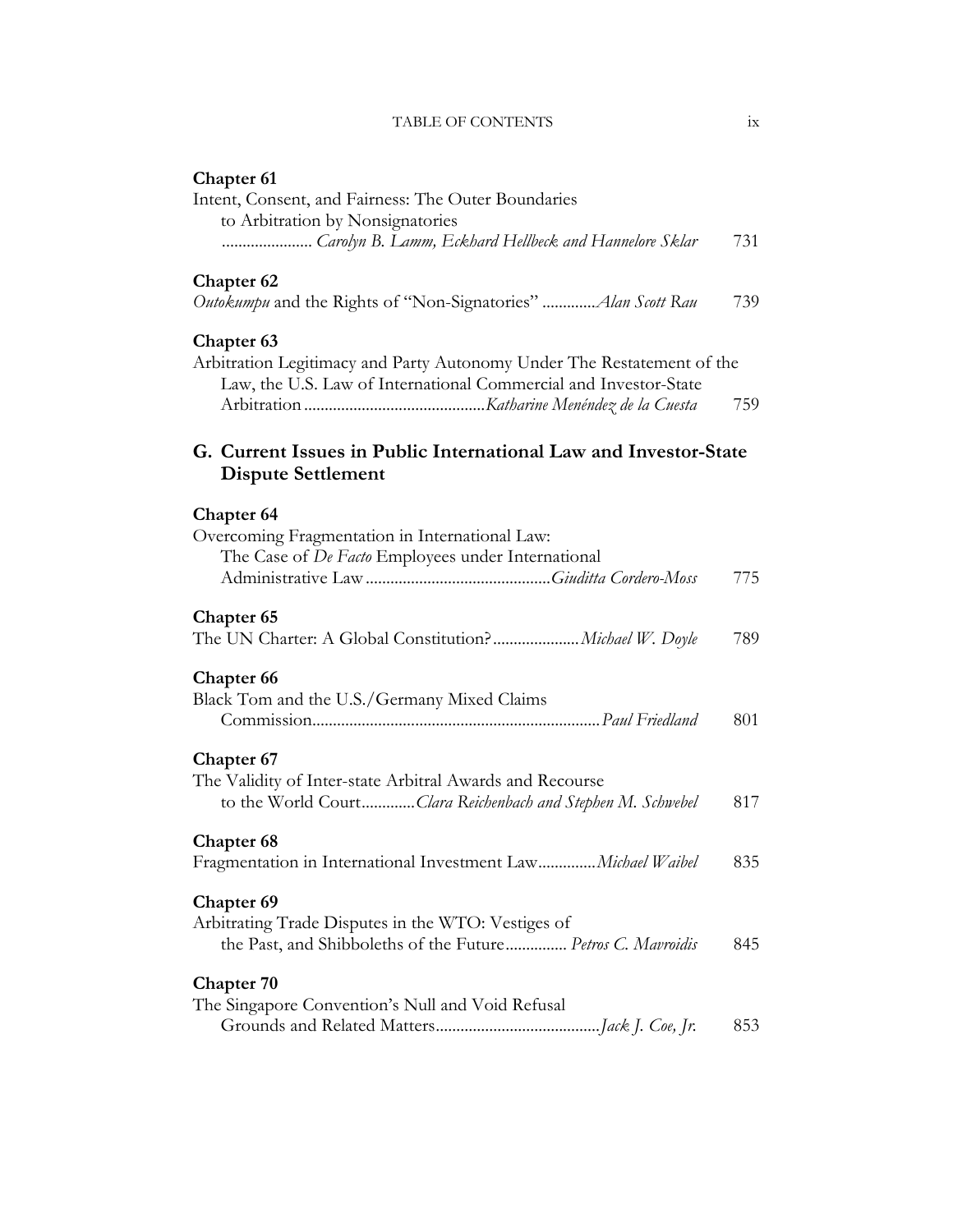# x TABLE OF CONTENTS

| <b>Chapter 71</b>                                                                                                                                                                              |     |
|------------------------------------------------------------------------------------------------------------------------------------------------------------------------------------------------|-----|
| Foreign Sovereign Immunity in the Enforcement                                                                                                                                                  | 865 |
| Chapter 72<br>The UNCITRAL ISDS Reform - Mandate, Working Methods and<br>the Way Forward  Anna Joubin-Bret and David Nikolaus Probst                                                           | 873 |
| <b>Chapter 73</b><br>The Residual Application of the New York Convention                                                                                                                       | 887 |
| Chapter 74<br>The Reverse Umbrella Clause: A Note in the Quest<br>for the Conceptualization of Another Elephant                                                                                | 901 |
| <b>Chapter 75</b><br>Departures from the Blueprint for Execution of ICSID<br>Awards: Recognition, Enforcement and National                                                                     | 905 |
| <b>Chapter 76</b><br>"Autonomous" versus International: The European Union's<br>Conversion from Vertical Confederation to Horizontal<br>Empire-Building  Charles N. Brower and Pem C. Tshering | 913 |
| <b>Chapter 77</b><br>"No Man Is an Island" - Arbitration Between Sovereigns,<br>Disputed Islands and the Rise of the Professional                                                              | 927 |
| <b>Chapter 78</b><br>International Law's Failures to Prohibit Nuclear                                                                                                                          | 941 |
| Chapter 79<br>The Political Backlash Against Investor-State                                                                                                                                    | 951 |